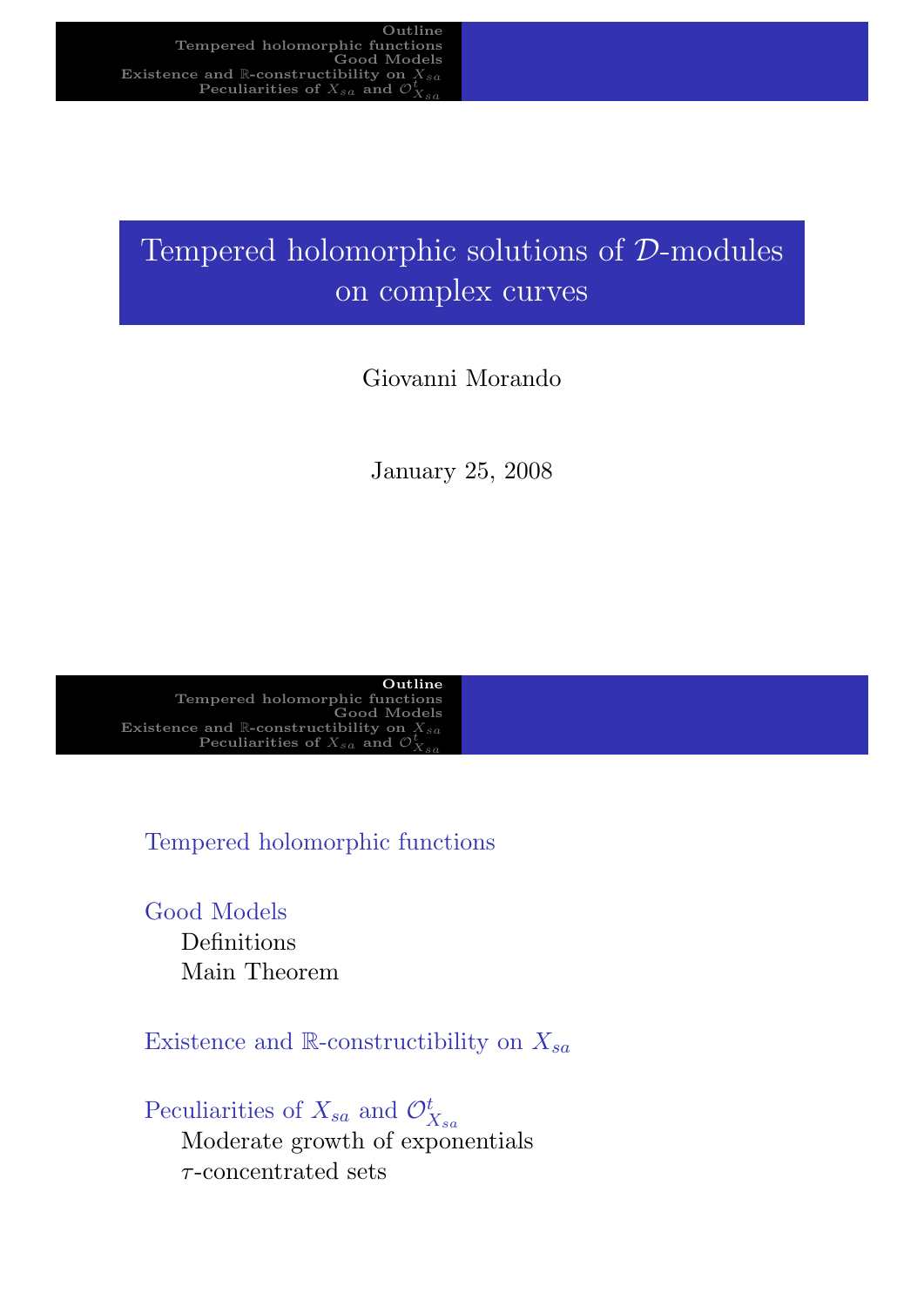Let X be a complex analytic *curve*. Let  $\mathcal{O}_X$  be the sheaf of holomorphic functions on X.

Let  $X_{sa}$  be the subanalytic site induced by X.

The sheaf of tempered holomorphic functions on  $X_{sa}$ ,  $\mathcal{O}_{X_{sa}}^t$ , is defined as the solution complex of the Cauchy-Riemann system in the subanalytic sheaf of tempered distributions.

If U is a relatively compact subanalytic open subset of  $\mathbb{C}$ , then

$$
\mathcal{O}_{X_{sa}}^t(U) = \left\{ f \in \mathcal{O}(U); \text{ there exist } C, N > 0 \text{ such that} \right\}
$$

$$
|f(z)| \le \frac{C}{\text{dist}(z, \partial U)^N} \right\}.
$$

Outline Tempered holomorphic functions Good Models Existence and R-constructibility on  $X_{sa}$ Peculiarities of  $X_{sa}$  and  $\mathcal O$  $X_{sa}$ 

<span id="page-1-0"></span>[Given](#page-2-0)[a](#page-2-0) [holon](#page-2-0)omic  $\mathcal{D}_X$ -module, M, it makes sense to [consider](#page-4-0) [the](#page-4-0) [com](#page-4-0)plex of subanalytic sheaves of tempered holomorphic solutions of  $\mathcal{M}$ ,

 $R\mathcal{H} om_{\varrho_!\mathcal{D}_X}\big(\varrho_!\mathcal{M}, \mathcal{O}_{X_{sa}}^t\big)\;.$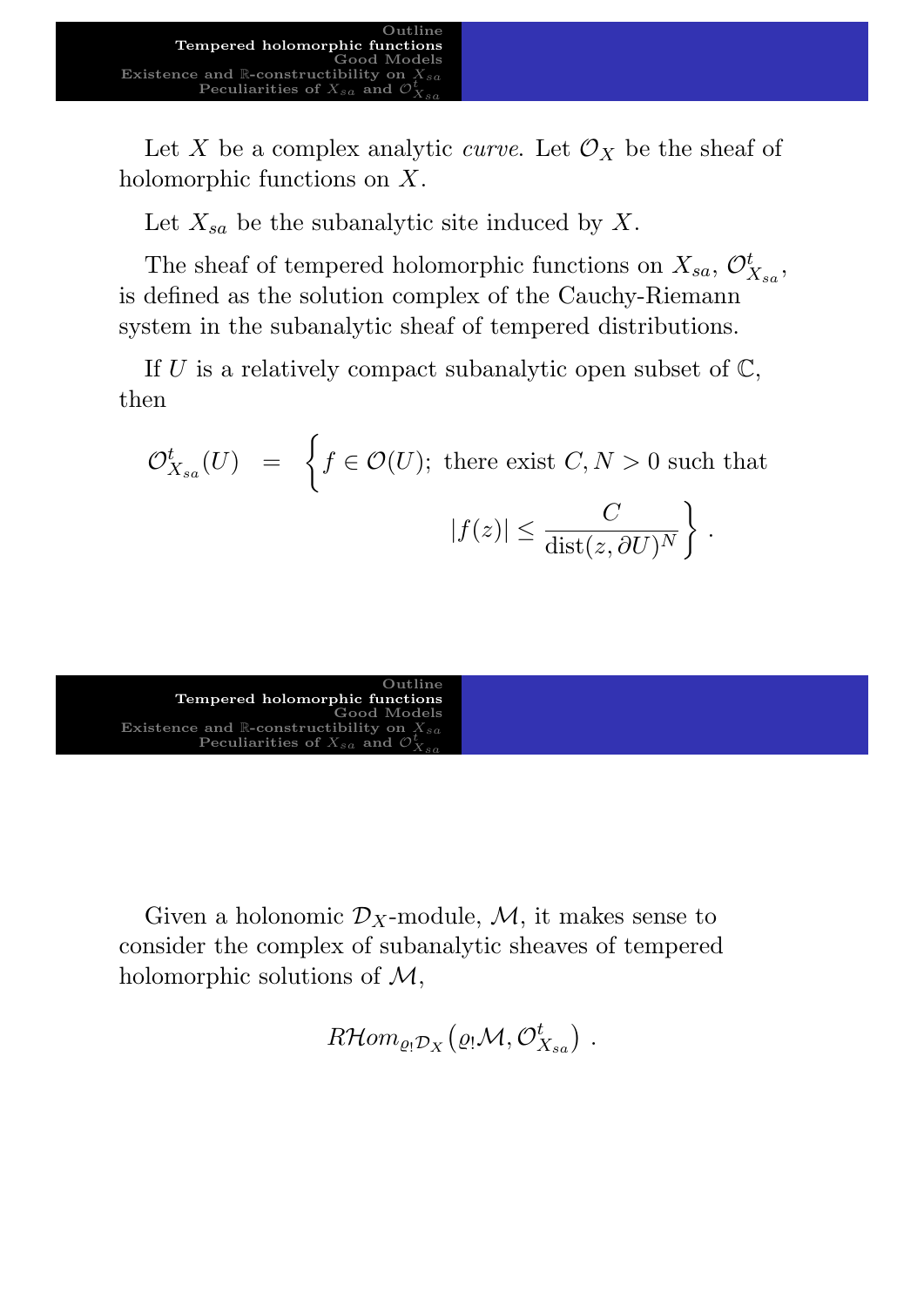Tempered holomorphic functions Good Models Existence and  $\mathbb R$ -constructibility on Peculiarities of  $X_{sa}$  and  $X_{sa}$ 

Definitions Main Theorem

.

For  $\varphi \in z^{-1} \mathbb{C}[z^{-1}]$  denote by  $\mathcal{L}^{\varphi}$  the meromorphic connection represented by

Outline

$$
\left(\mathbb{C}(\{z\}),\frac{d}{dz}-\frac{d\varphi}{dz}\right).
$$

For  $\alpha \in \mathbb{C}$  and  $r \in \mathbb{Z}_{\geq 0}$ , denote by  $\mathcal{R}_{\alpha,r}$  the meromorphic connection represented by

$$
\left(\mathbb{C}(\{z\})^r, \frac{d}{dz} - \begin{pmatrix} \alpha & 1 & 0 \\ & \alpha & \ddots & \\ & & \ddots & 1 \\ 0 & & & \alpha \end{pmatrix}\right)
$$

A good model is a meromorphic connection of the form

$$
\mathop \oplus \limits_{j=1}^p {\cal L}^{\varphi_j} \otimes {\cal R}_{\alpha_j,r_j} \; .
$$



For 
$$
E \bigoplus_{j=1}^p \mathcal{L}^{\varphi_j} \otimes \mathcal{R}_{\alpha_j,r_j}
$$
 a good model, set

$$
\kappa(E) := \max_{j=1,\dots,p} \{ \deg \varphi_j \} .
$$

 $\kappa(E)$  is the Katz invariant of E.

Denote by  $GM_k$  the abelian category of good models with Katz invariant strictly smaller than  $k$ .

<span id="page-2-0"></span>Let us consider good models as  $\mathcal{D}_{\mathbb{C}}$ -modules. For  $k \in \mathbb{Z}_{>0}$ , set

$$
\begin{array}{lcl} \mathcal{S}^t(E) & := & \mathcal{H}om_{\varrho_!\mathcal{D}_X}\big(\varrho_!\!\!\!E, \mathcal{O}^t_{X_{sa}}\big) \ , \\ \mathcal{S}^t_k(E) & := & \mathcal{S}^t(E\otimes \mathcal{L}^{1/z^k}) \end{array}
$$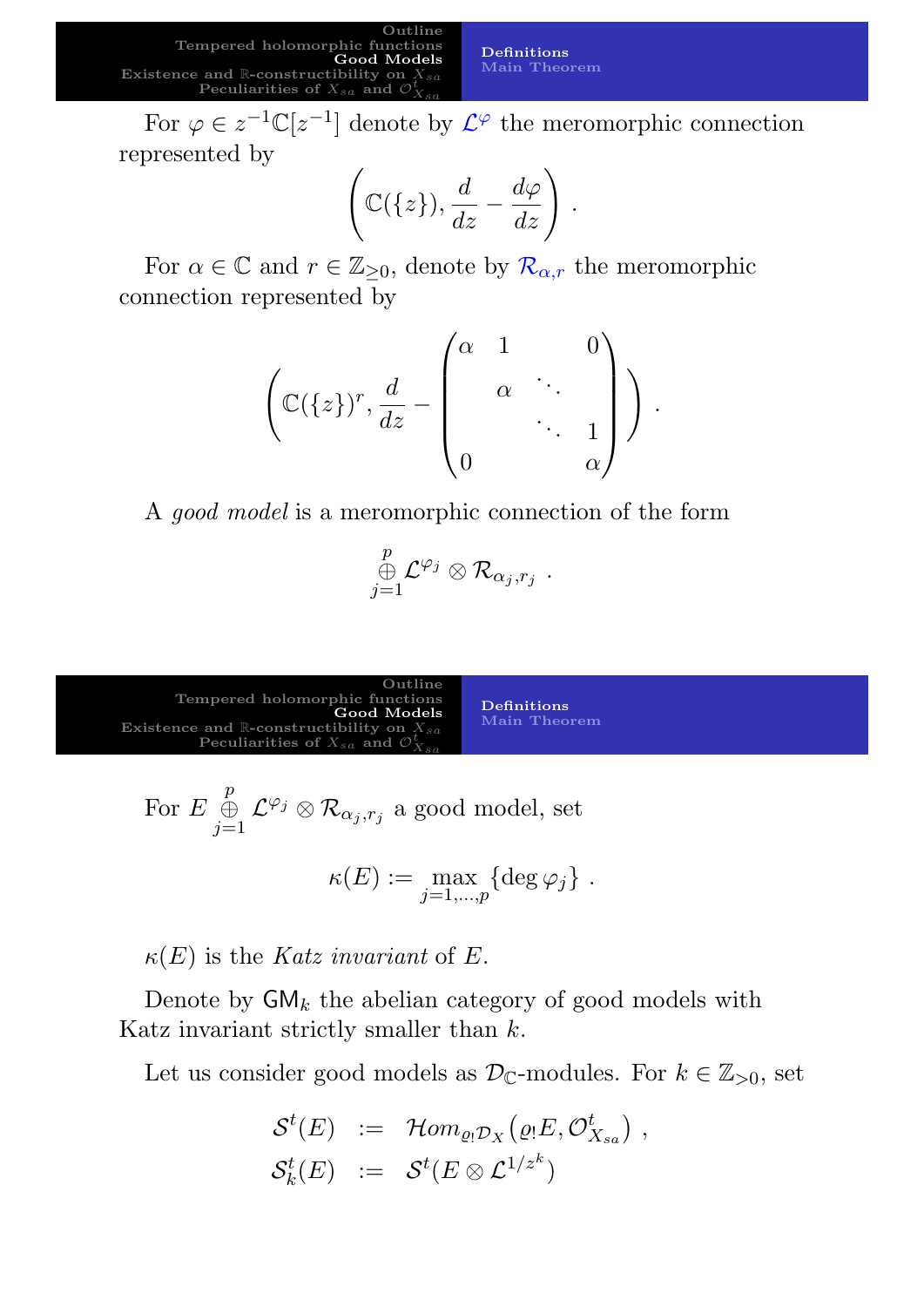#### Theorem

1. For  $j = 1, 2$ , let  $\varphi_j \in z^{-1} \mathbb{C}[z^{-1}], \alpha_j \in \mathbb{C}, r_j \in \mathbb{Z}_{\geq 0}$ . Then

$$
Hom_{\mathbb{C}_{sa}}(\mathcal{S}^{t}(\mathcal{L}^{\varphi_{1}} \otimes \mathcal{R}_{\alpha_{1},r_{1}}), \mathcal{S}^{t}(\mathcal{L}^{\varphi_{2}} \otimes \mathcal{R}_{\alpha_{2},r_{2}})) =
$$
  
= 
$$
\begin{cases} 0 \text{ if for any } \lambda > 0 \varphi_{1} \neq \lambda \varphi_{2} \\ Hom(\mathcal{R}_{\alpha_{1},r_{1}}, \mathcal{R}_{\alpha_{2},r_{2}}) \text{ otherwise} \end{cases}
$$

Definitions Main Theorem

2. The functor

$$
\mathcal{S}_k^t : \mathsf{GM}_k \longrightarrow \mathrm{Mod}(\mathbb{C}_{\mathbb{C}_{sa}})
$$

is fully faithful.

<span id="page-3-0"></span>Outline Tempered holomorphic functions  $\rm_{Good~Models}$ Existence and R-constructibility on  $X_{sa}$ Peculiarities of  $X_{sa}$  and  $\mathcal{O}_{X_{sa}}^t$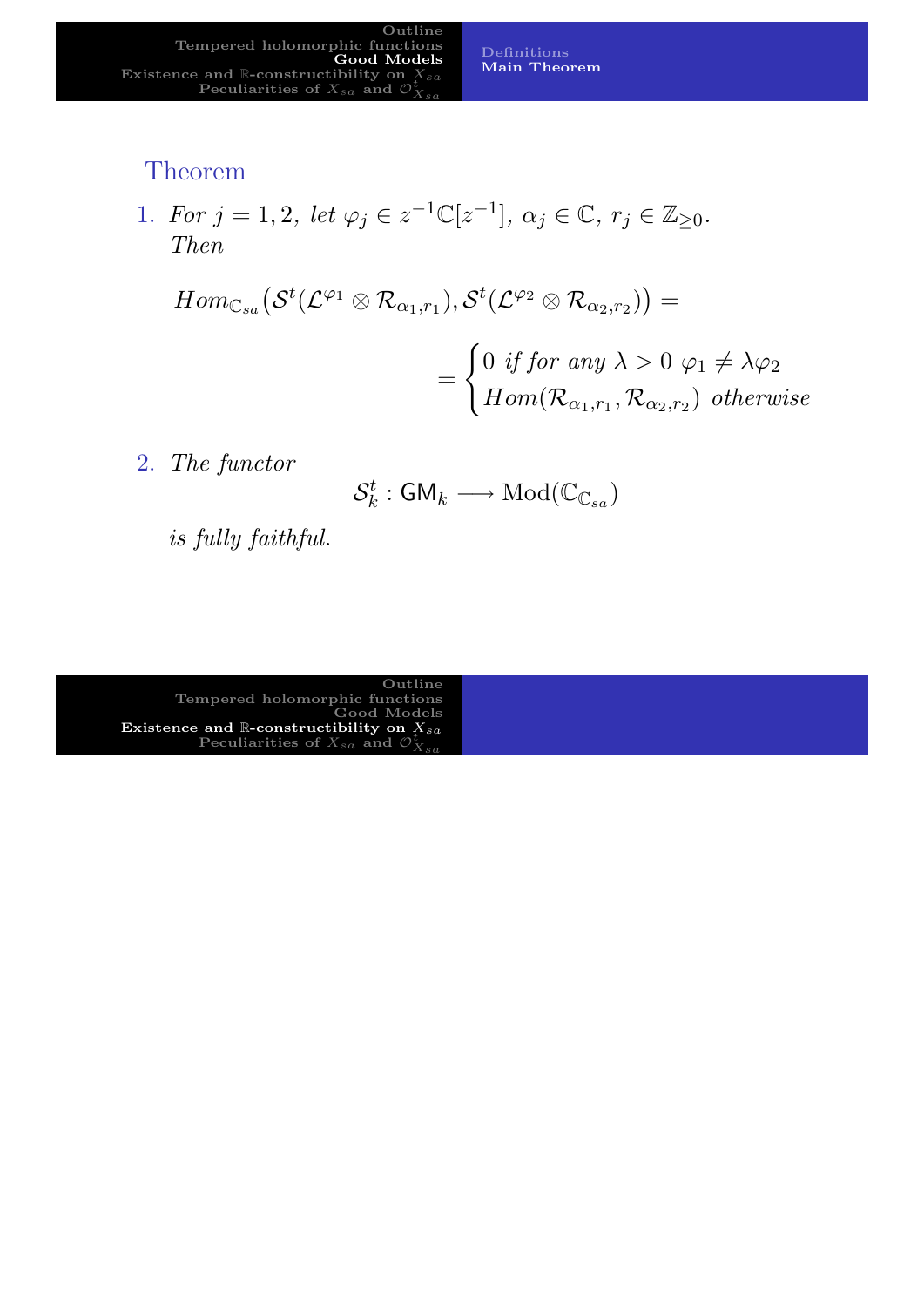.

Let us recall the definition of the sheaf  $\mathcal{A}^{\leq 0}$  on  $S^1 \times \mathbb{R}_{\geq 0}$ . On  $S^1 \times \mathbb{R}_{>0}$ ,  $\mathcal{A}^{\leq 0}$  is the sheaf of holomorphic functions. For  $\vartheta \in S^1$ ,

$$
\mathcal{A}_{(\vartheta,0)}^{\leq 0} \quad := \quad \left\{ f \in \mathcal{O}(S); \,\, S \,\, \text{an open sector containing} \,\, \vartheta \right\}
$$

there exist  $C, N > 0$  such that  $|f(z)| \leq \frac{C}{1+1}$  $|z|^N$  $\mathcal{L}$ 

**Example:** let  $\varphi \in z^{-1} \mathbb{C}[z^{-1}],$ 

$$
\varphi(z) = \frac{\varrho e^{i\tau}}{z^n} + \sum_{j=1}^{n-1} \frac{a_j}{z^j}
$$
  $(\varrho > 0, \tau \in \mathbb{R})$ .

Then

$$
\exp(\varphi) \in \mathcal{A}_{(\vartheta,0)}^{\leq 0} \quad \Longleftrightarrow \quad \cos(\tau - n\vartheta) < 0 \; .
$$

| Outline<br>Tempered holomorphic functions<br>Good Models<br>Existence and R-constructibility on $X_{sa}$<br>Peculiarities of $X_{sa}$ and $\mathcal{O}_{X_{sa}}^t$ | Moderate growth of exponentials<br>$\tau$ -concentrated sets |
|--------------------------------------------------------------------------------------------------------------------------------------------------------------------|--------------------------------------------------------------|
|--------------------------------------------------------------------------------------------------------------------------------------------------------------------|--------------------------------------------------------------|

Lemma

Let  $\varphi \in z^{-1} \mathbb{C}[z^{-1}]$ . Then

 $\exp(\varphi) \in \mathcal{O}^t(U) \iff \exists A > 0 \text{ such that } \forall z \in U, \text{ Re } \varphi(z) < A.$ 

[In particular](#page-4-0)  $\varphi \in z^{-1} \mathbb{C}[z^{-1}]$  $\varphi \in z^{-1} \mathbb{C}[z^{-1}]$  $\varphi \in z^{-1} \mathbb{C}[z^{-1}]$  determines an increasing family of open sets, for  $A > 0$ ,

 $U_{\varphi,A} := \{ z \in \mathbb{C}^\times; \; \text{Re}\varphi(z) < A \},\;$ 

satisfying

 $\exp(\varphi) \in \mathcal{O}^t(U) \iff \exists A > 0 \text{ such that } U \subset U_{\varphi,A}.$ 

<span id="page-4-0"></span>Lemma

$$
\mathcal{S}^t(\mathcal{L}^{\varphi}) \simeq \lim_{A>0} \mathbb{C}_{U_{\varphi,A}}.
$$